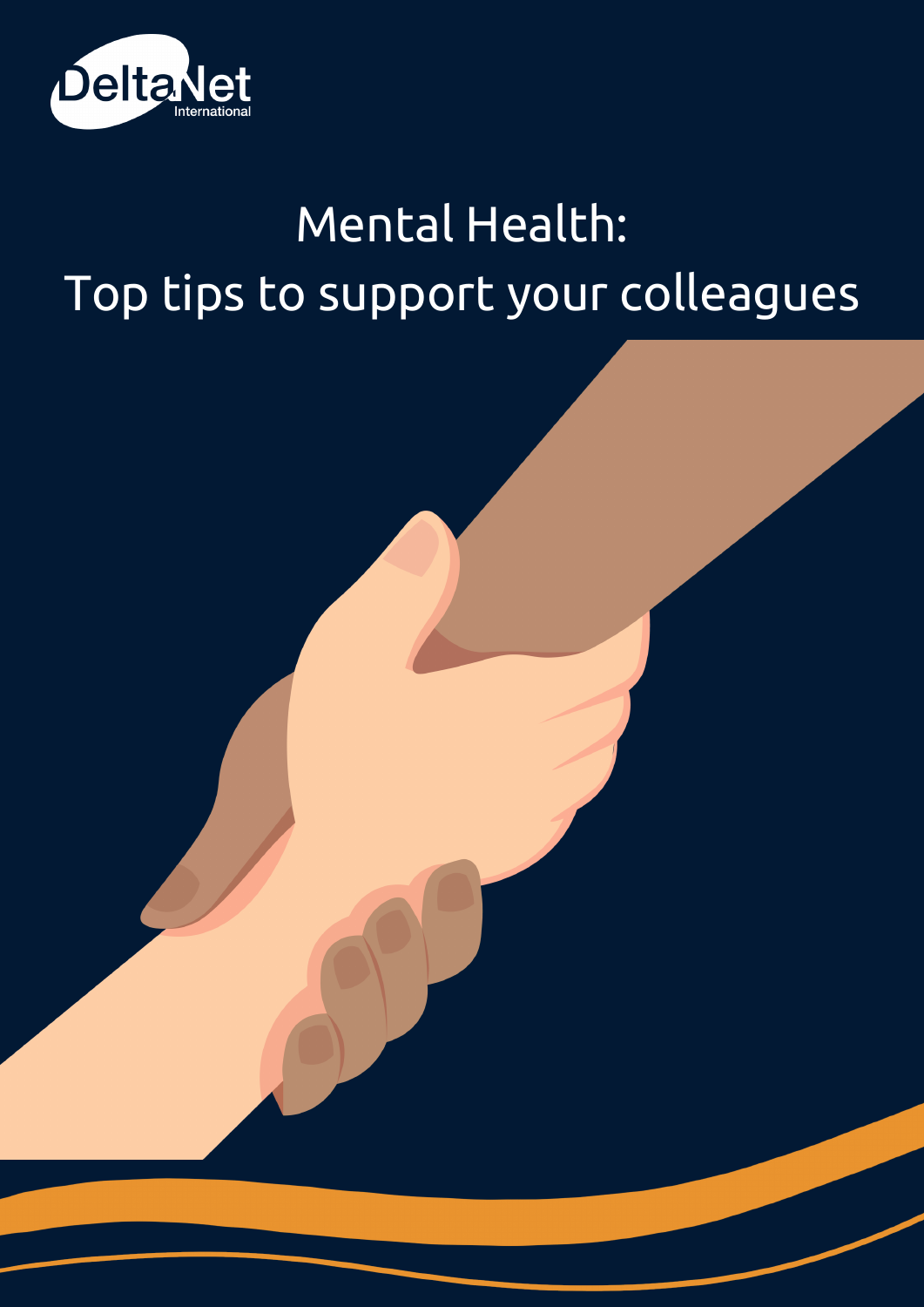### **Mental Health: Top Tips to Support your Colleagues**

**Mental Health issues are not something we ought to treat lightly. Recent research by the ONS revealed that around 1 in 5 (21%) adults experienced some form of depression in early 2021 - an increase since November 2020 (19%) - and more than double that seen before the pandemic (10%).**

For organisations, it's crucial mental health is prioritised as it affects employees' wellbeing and productivity.

Worryingly, the latest findings by Mental Health First Aid (MHFA) England found that a quarter of employees had not received a mental health check-in since the beginning of the pandemic, and 29% of those surveyed said they have never had a conversation with their line manager about mental health.

**21% of adults experienced some form of depression in early 2021**

Mental Health Awareness Week serves as a reminder for organisations to consider their mental health and wellbeing policies and initiate conversations not just with colleagues but also with loved ones. Organisations and HR teams must recognise that their duty of care not only extends to compliance and health and safety training, but to taking responsibility for mental wellbeing too.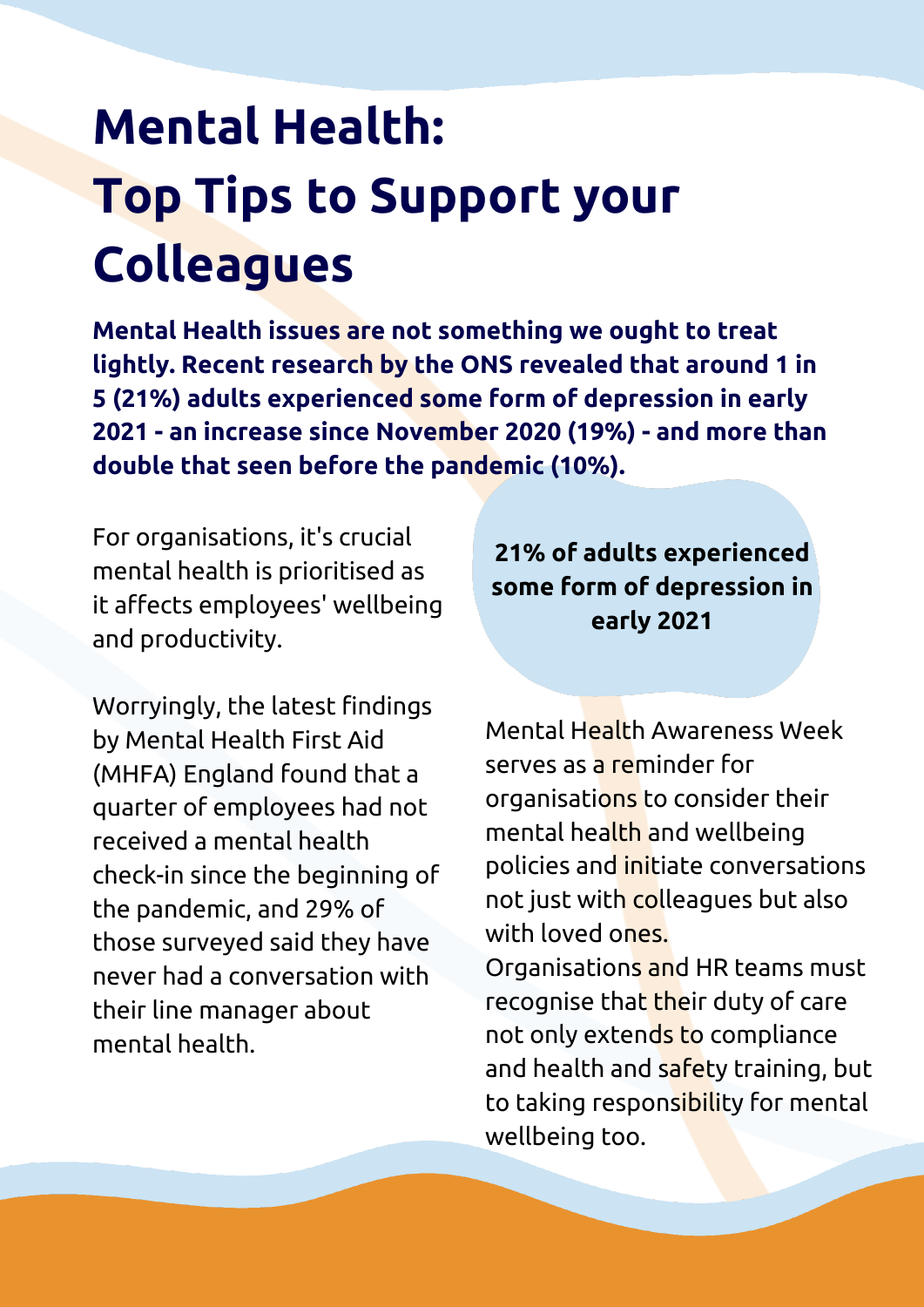# **1Remember to check-in bert**

It may sound simple but checking in with your employees and colleagues to find out how they're doing is important. Many of us will simply reply with "I'm fine", but as a line manager, get to know your staff better and understand if they really mean it or if they're brushing off something they don't want to talk about. The fact that 41% of respondents revealed they had none or less frequent wellbeing check-ins is worrying.

Employers need to encourage their managers to regularly have a wellbeing check-in with their employees. The pandemic has taken its toll on most of us, and the anxiety around it has affected our personal and working lives.

**41% of respondents revealed they had none or less frequent wellbeing check-ins**

**29% of those surveyed said they have never had a conversation with their line manager about mental health.**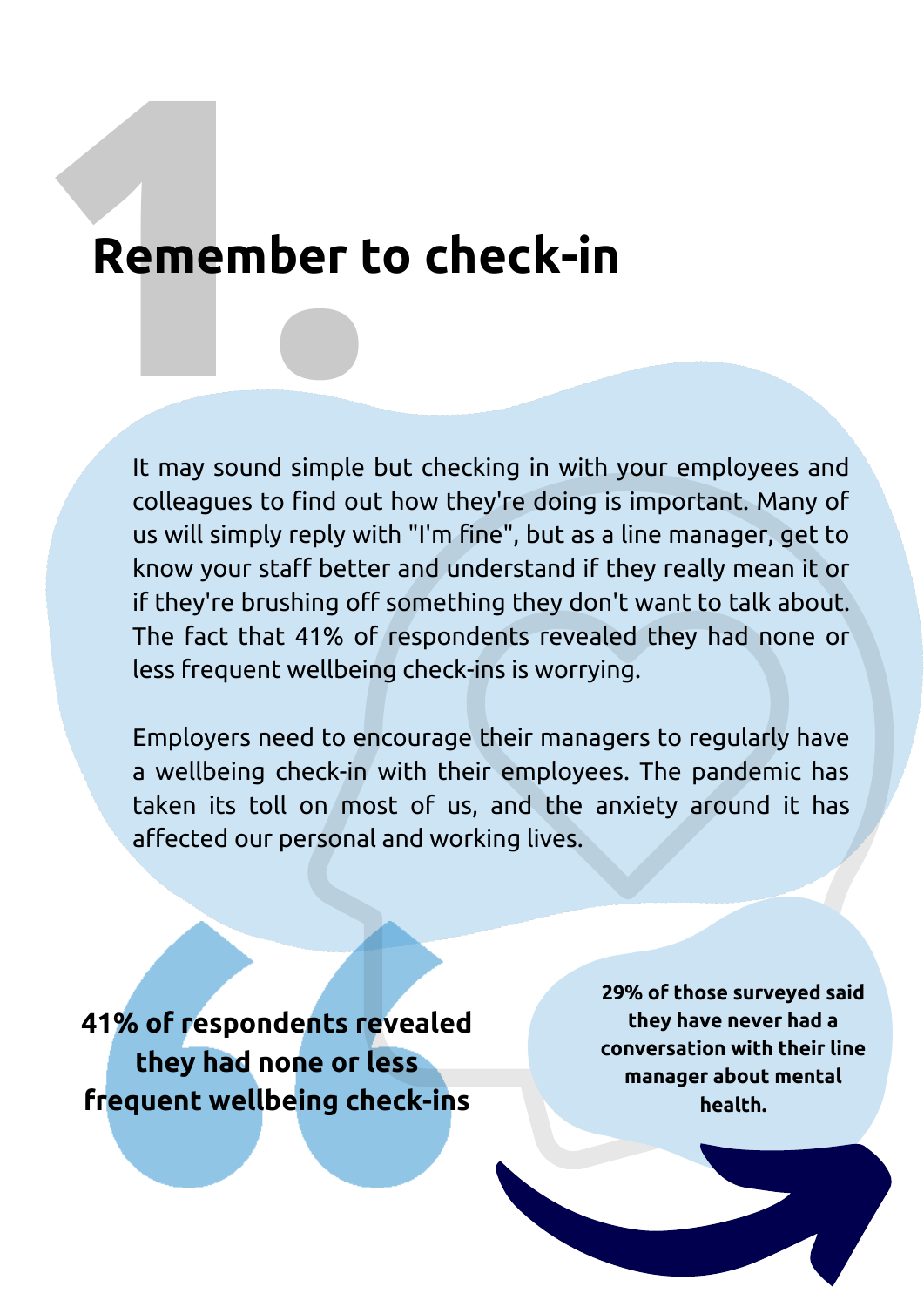## **2. Encourage leaders and managers to undertake training**

**Organisations that provide the training and resources for their leaders and managers around mental health and wellbeing will be able to better support their employees overall with guidance.**

> Unfortunately, according to a study by IOSH, 62% of line managers are not receiving enough help from their organisation to support their staff's mental wellbeing. In addition, only 31% of respondents said they feel they have been sufficiently trained to recognise the signs of poor mental health in their direct reports. It's clear that organisations need to be doing more, and ensuring your leaders and managers understand the signs to look out for means they can start supporting their staff to get the help they need.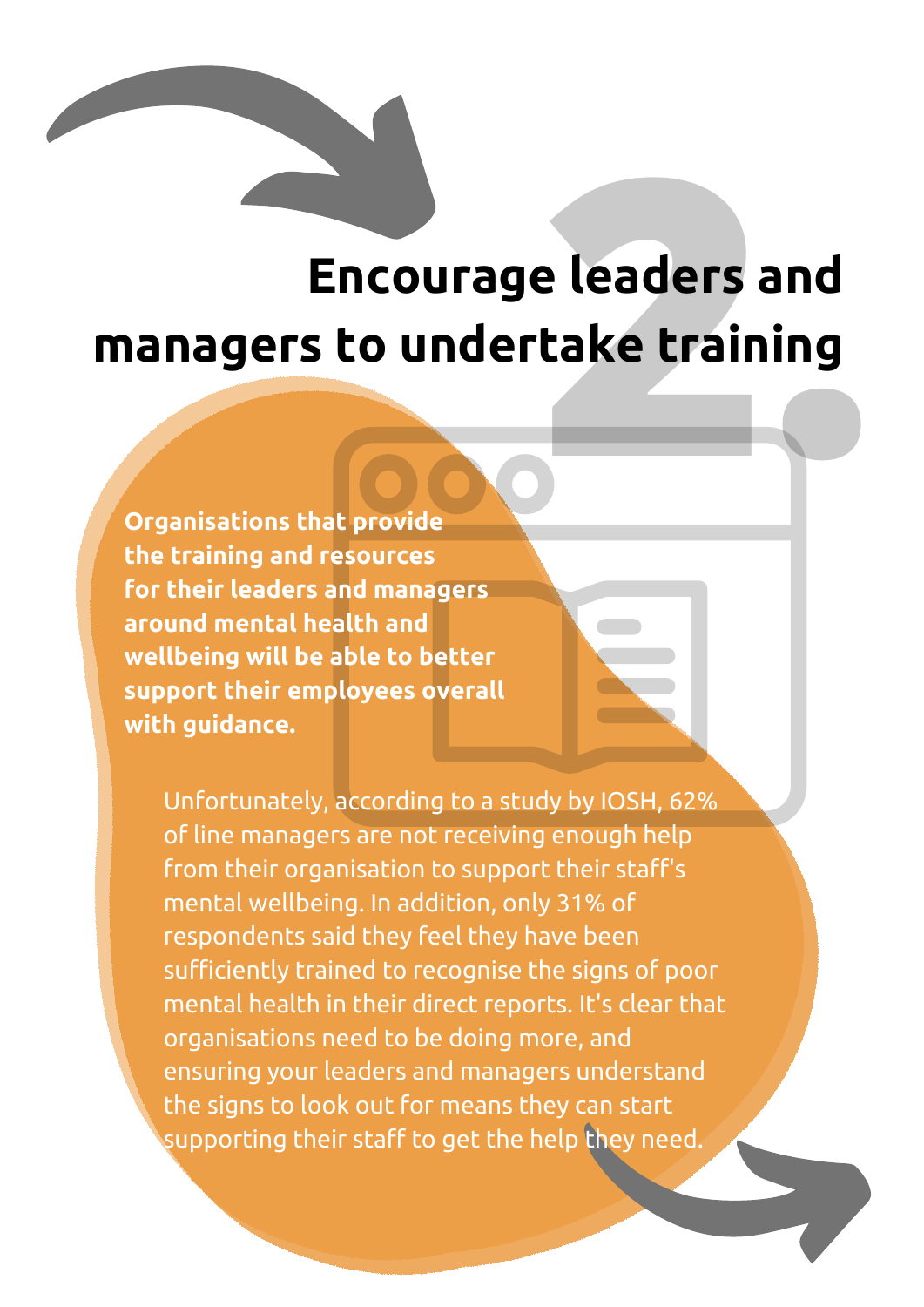### **Support employees with mental health and Suppo**<br>
me ort e<br>ental<br>stres **tress training**

Self-care goes a long way when dealing with mental health issues including stress and anxiety. Providing a training course for your employees to take part in can help them recognise if they need help or understand how to cope with it. Dealing mechanisms for stress such as learning to be better organised with work priorities or learning to communicate with colleagues and managers can be the first step in the right direction for them.

**It is recommended to carry out at least 10 minutes of self-care every day**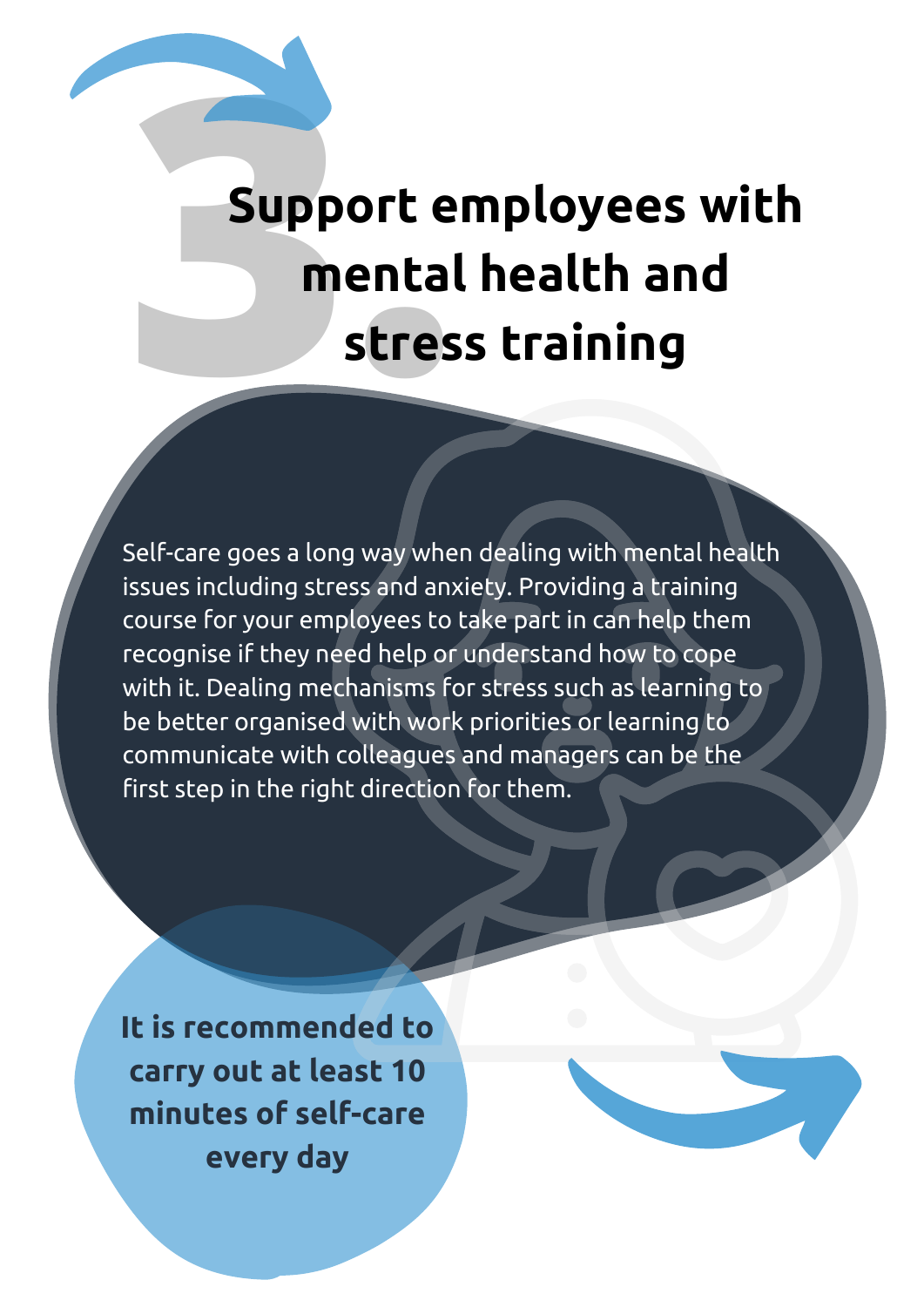# eate a mental **Create a mental health culture**

**3 Ways to Create a positive mental health culture**

**Talk about mental health 1.**

**Provide resources** 2. Frovide resour

**Promote mental health awareness 3.**

**Creating a culture that is supportive of mental health in the organisation is important.**

Put up posters around the office or in the kitchen about mental health and make it clear who they can reach out to if they want to discuss issues. Normalise discussing topics in the open, bringing up mental health in team meetings. This will make employees feel more at ease to discuss their worries more openly.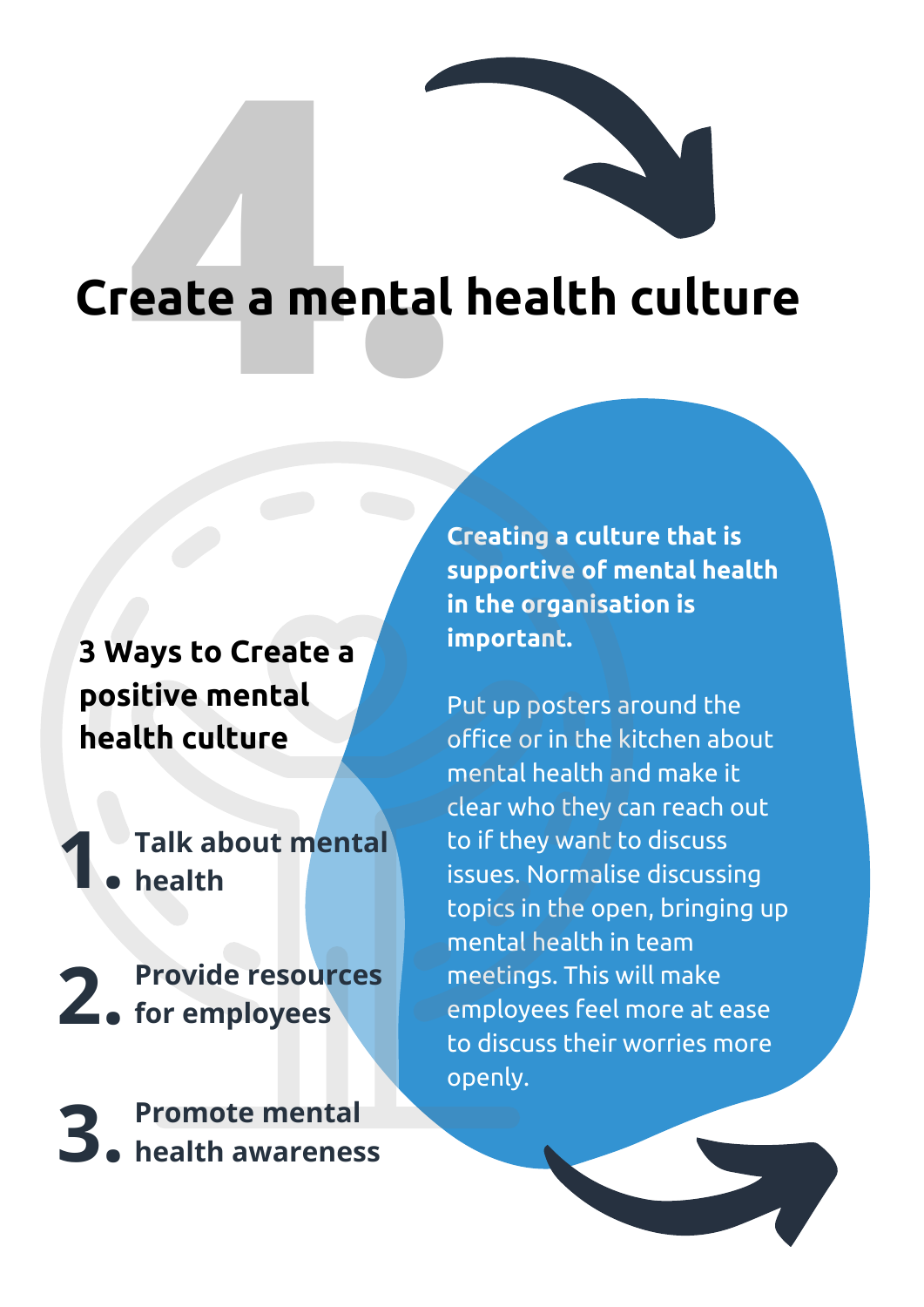# Go Outdoors **5oors**

**.**

**This year's theme for Mental Health Awareness Week centres around connecting with nature.**

Over the past year with the various lockdowns, unfortunately, it's been hard to get out and about. Organisations need to encourage their employees to go for a walk during lunchtime (whether at home or in the office), stretch their legs and get fresh air. Not only is it good for them and encouraging exercise but having some reflection time in green spaces can bring a sense of calmness. This is ideal for those with stressful jobs.